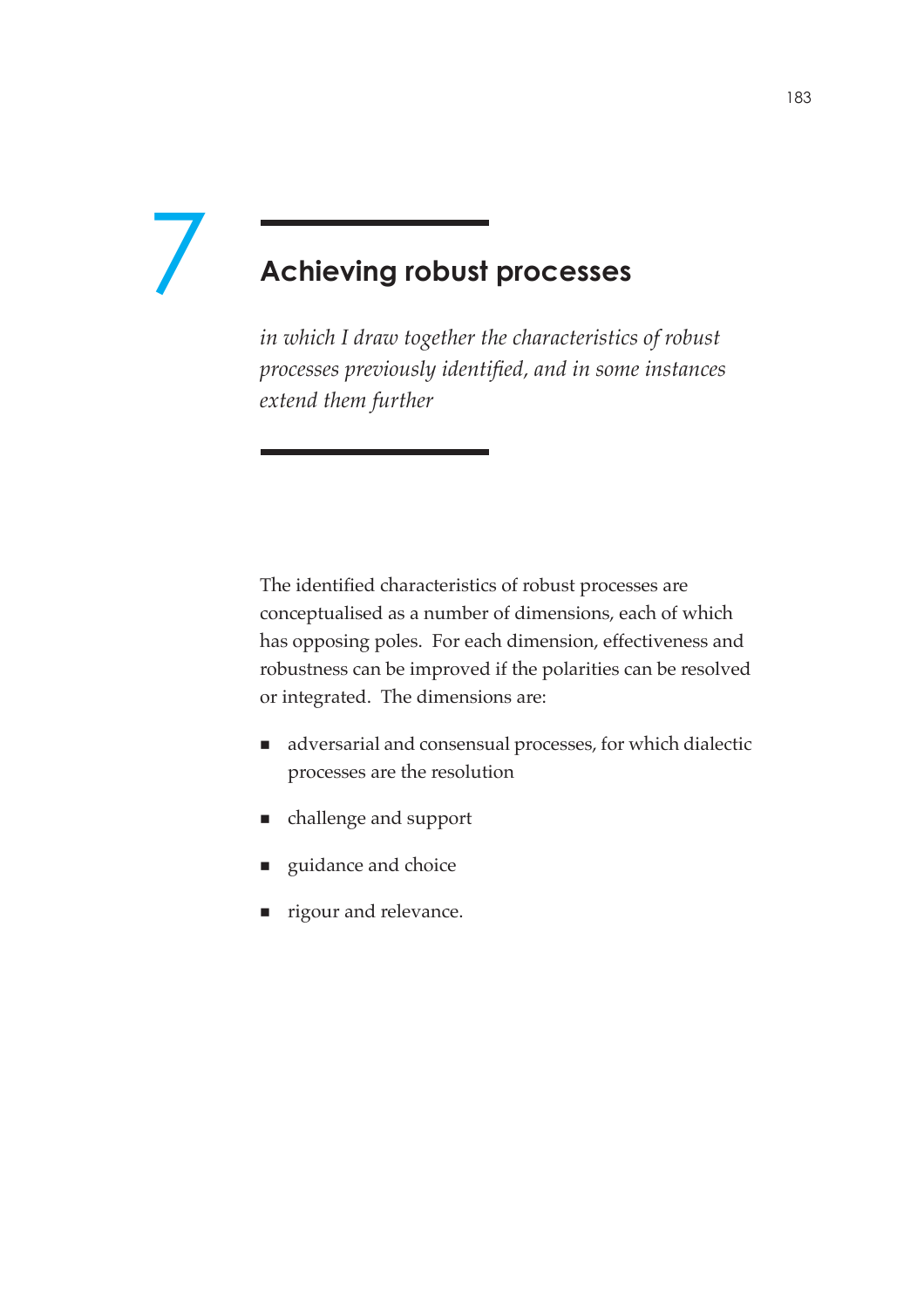Before I proceed, let me review where we've been on our journey together through earlier chapters.

After a brief introduction in chapter 1, chapter 2 gave a thumbnail sketch of the experience and theoretical background I bring to this work. Chapter 3 provided some epistemological and ontological context and introduced a small number of papers I've written.

Chapters 4, 5 and 6 described and commented on the bulk of the accompanying documents. The focus was learning processes in chapter 4, change processes in chapter 5, and action research in chapter 6. Towards the end of each chapter some conclusions about process effectiveness and robustness were drawn.

In this chapter I reconfigure the material on robustness as a set of tensions or dialectics to be resolved in process design and facilitation.

## **Dimensions of robustness**

In designing and facilitating processes it often seems that there are tradeoffs to be made between competing demands. In group facilitation, for instance, attention can be given to "task" — the immediate purpose of the group — or to "maintenance", the actions which keep the group functioning well in the longer term. These two dimensions are commonly mentioned in the group facilitation literature (see for instance Hare, Blumberg, Davies and Kent, 1996). Roger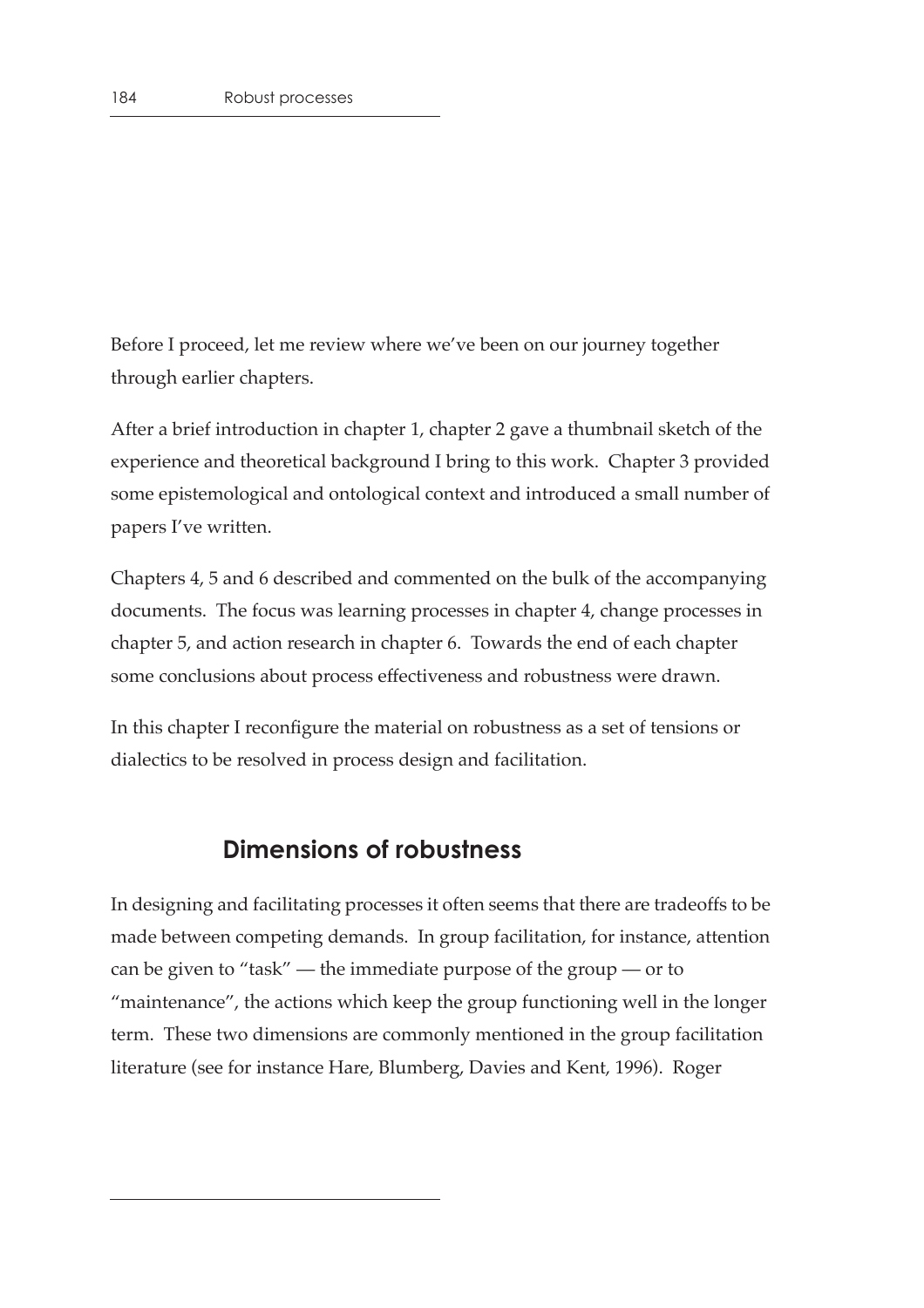Schwarz (1994) suggests that where there are two co-facilitators, one may pay attention to task and the other to maintenance.

A similar concept can be found in the leadership literature. The dimensions are more often labelled "concern for task" and "concern for people". Several writers including Paul Hersey and Ken Blanchard (1977) and Robert Blake and Anne McCanse (1991) also recognise that both require attention. Only then is leadership effective, in their view.

In *Gestalt* and other therapies there is a concept of *integration of polarities.* 1 It is relevant here. Task and maintenance can be regarded as polarities which are artificially separated in a person's mind. When a person recognises that they are indivisible part of the same package, so to speak, they can become integrated. The intention is not compromise, but a full resolution.

I can illustrate this integration with a process from *Helping groups to be effective*. 2 The process "Option  $1.5''$ <sup>3</sup> seeks out a resolution of two polarised positions in a group or between two people. The two groups or people first define the two options they are supporting. Next, working together, they identify the advantages and disadvantages of each option. Finally, working together cooperatively, they devise a third option which combines the advantages of both previous options. Figure 7.1 summarises the resolution graphically.

In the previous chapters a number of tensions can be identified. They can be treated as polarities and integration sought. If this can be achieved an effective (and usually robust) process can result. As I've mentioned above the polarities are adversarial~consensual, challenge~support, guidance~choice, and

<sup>1.</sup> This is a concept for which I haven't been able to identify a source. I suspect I learned it at a *Gestalt* workshop during the 1970s.

<sup>2.</sup> Attached.

<sup>3.</sup> Pronounced "option one and a half".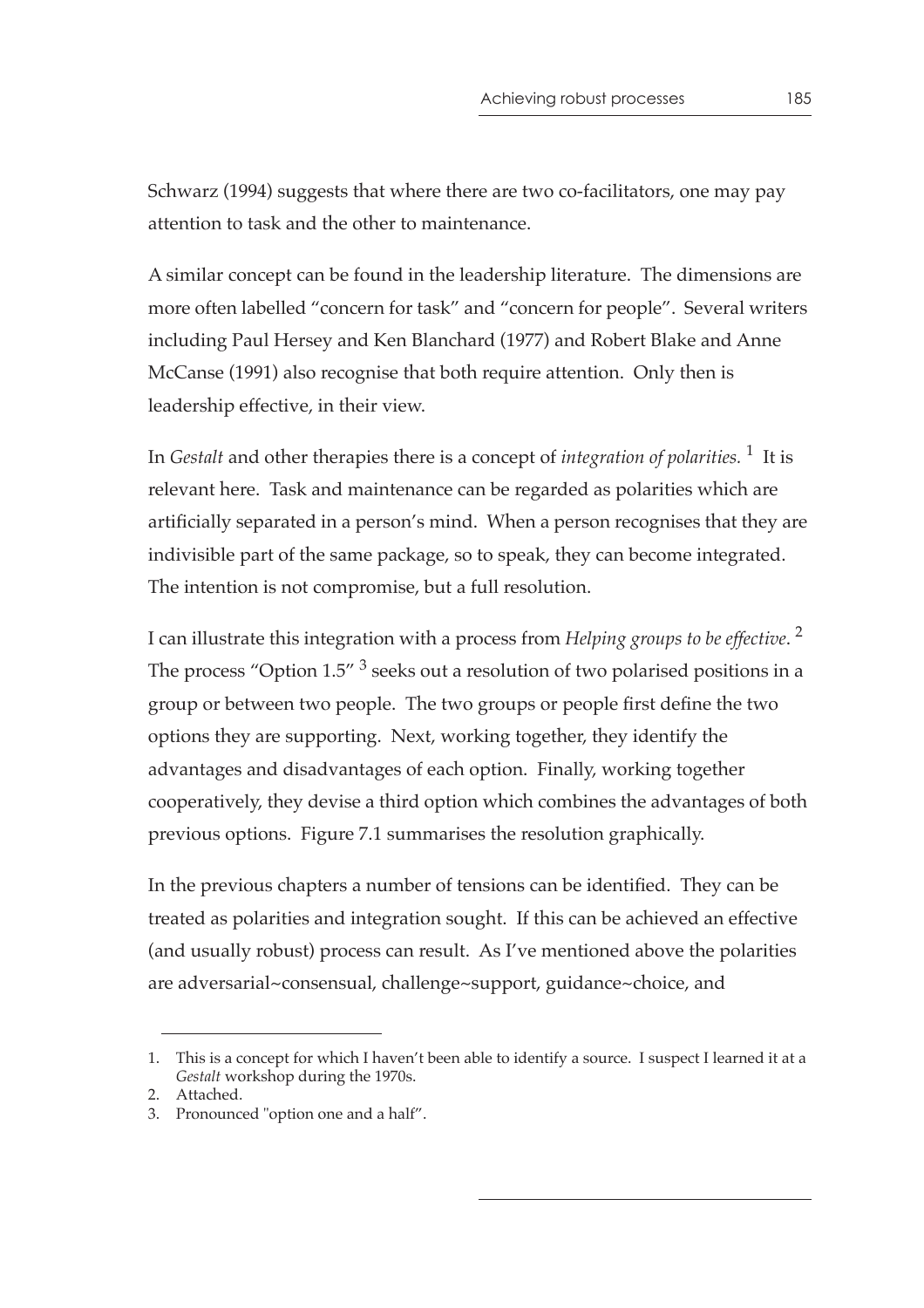

Fig. 7.1 Option 1.5

rigour~relevance (using Scott Kelso's 2005 convention of indicating a dialectic by joining the two terms with a tilde, "~").

However, participants may be so locked into their own view of the world that they may find it difficult to consider alternatives. It is sometimes necessary to help them reframe their experience so that other options can be considered. Strategic concepts are one way of assisting the reframing.

# **Strategic concepts**

Some strategic concepts have been mentioned in this explication. Others are to be found in some of the documents which accompany the explication. Some examples follow.

- The very notion of dialectic is a strategic concept (throughout the thesis)
- "The map is not the territory". This enables participants to recognise that different theories may equally apply to a situation (chapter 2)
- Freedom can be substantial within clear limits (chapter 4)
- We are a small-tribe species. We function best in small cohesive groups, not in large bureaucracies (paper 20, chapter 5)
- Bureaucracy is dying, but without an adequate replacement. In all but small organisations our current organisations are hybrids which poorly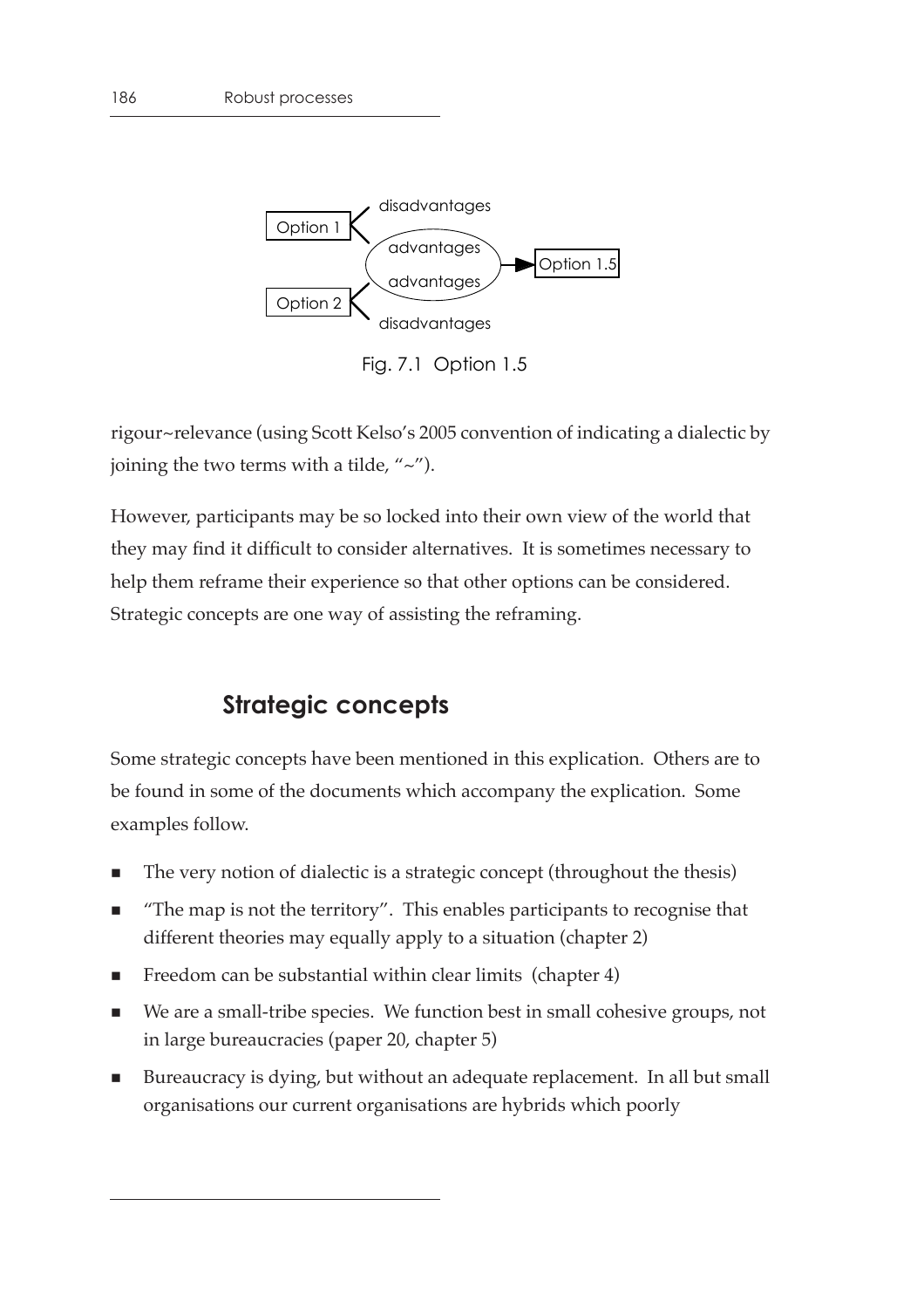accommodate team structures within a bureaucratic hierarchy (papers 20 and 21, chapter 5)

 Theories can be expressed as theories of action. This allows them to be expressed more contingently, for instance by taking the situation into account (chapter 5)

When participants are ready to step back from their position and consider it in a wider context, the polarities can be examined. To this I now turn. I'll begin with adversarial and consensual processes, already briefly discussed. You'll recall that the resolution (or in *Gestalt* terminology, the integration) is a dialectical process.

## **Adversarial~consensual**

Although within an adversarial process people are likely to provide selective information, they are also likely to be direct about it. Consensual processes, on the other hand, can provide easy agreement. The potential cost of the agreement is that people may bury their differences. A dialectical process can achieve the same directness as an adversarial process. In addition there isn't the same motivation to be selective to support a particular option. The aim is to reach a consensus which isn't a compromise.

Here is how the three processes can be summarised:

- adversarial processes are characterised by disagreement about the choice of one or other options
- consensual processes are characterised by agreement, often obtained by ignoring disagreements
- dialectical processes craft agreement out of disagreement.

Within adversarial processes there may be more information made available than in consensual processes. That information is more likely to be selective or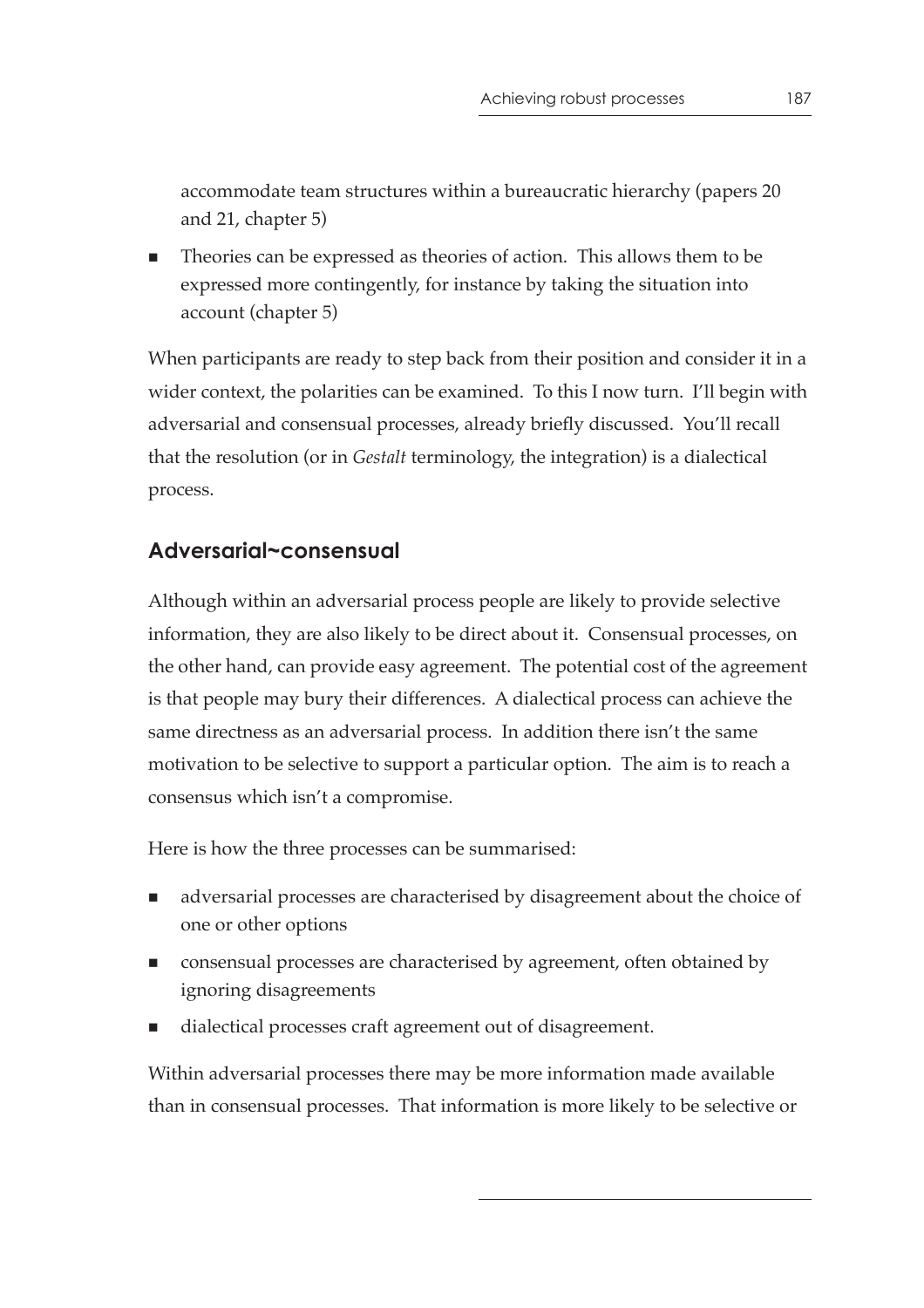biased, however. Meredith Belbin (1981) embarked on his study of problem solving in management teams because of his observation that "alpha teams" usually don't work well. The highly intelligent or highly creative members chosen in such teams use their intelligence or creativity to undermine each others' contributions. Choose between creativity and conformity and you may achieve neither.

How might dialectical processes be used in practice? I've discussed this question previously in the description of delphi (chapter 5, and paper 24). Participants pool the different information they have, so becoming better informed. They are then able to make better decisions because of the extra information. Option 1.5 (above, this chapter) is also a dialectical process.

For a more extended example I'll use my modification of a process from Viviane Robinson (1993) as an illustration. The process was based on the interventions of Chris Argyris (e.g. 1985). Here (1993:140) is Robinson's description of what she terms "critical dialogue".

- 1 Say what you think
- 2 Say why you think it
- 3 Check with others.

I was attracted by the clarity and simplicity of this formulation. However, my experience of this procedure was that it often required coaching or facilitation if it was to work effectively. Noting that it leaves out some of the features of Argyris's approach, I wanted to reinsert them. At the same time I was mindful that Robinson deliberately simplified Argyris's approach because her clients found it too complex. My goal was to extend the model again without increasing its apparent complexity.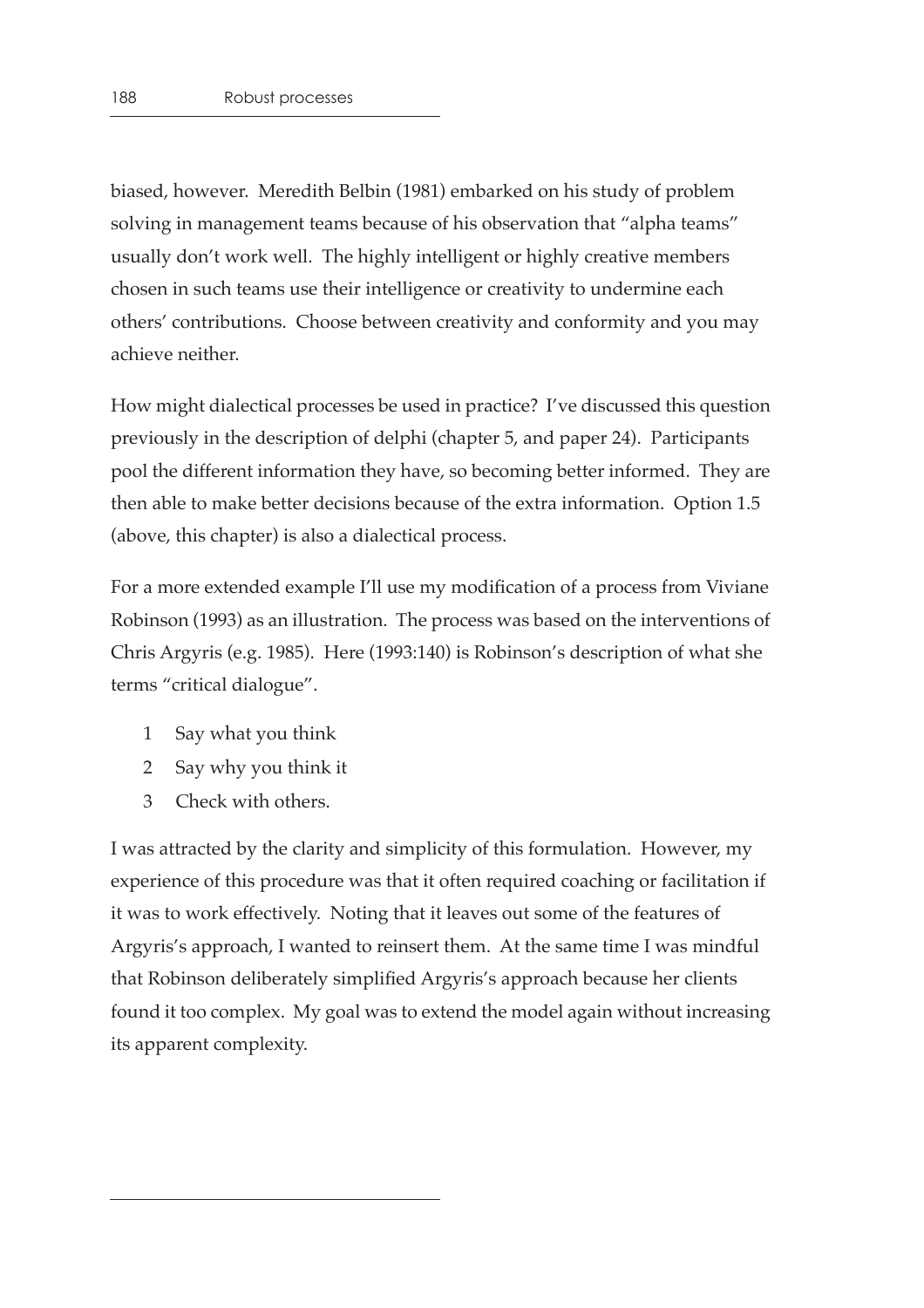I expanded the process, tiering the information so that it was more easily remembered. I also separated it out into a number of steps which could be done one at a time. I asked participants to prepare what they wished to say before saying it. My variation takes the form shown below (in this instance as applied to a problem situation participants wish to resolve):

- 1 Participants individually prepare the following information. They devise information which fits the three categories and which they will be able to say with genuineness:
	- 1.1 My assumptions about the situation I wish to remedy
		- offered tentatively
		- labelled as assumptions
		- without blame, criticism or demand.
	- 1.2 The evidence which supports my assumptions about the situation
		- specific and concrete
		- preferably verifiable by the other person
		- again without blame, criticism or demand.
	- 1.3 Encouragement to the other person
		- to join me in a cooperative venture to meet both our needs, and
		- to be willing to challenge my assumptions or evidence, if wrong.
- 2 Taking the situation and the person into account, participants decide on the best order in which to present the three sets of information. If in doubt, they begin with 1.3.
- 3 Participants come together to exchange the information.

I usually precede this process by an exercise which helps participants to distinguish between assumptions ("interpretations") and evidence ("facts"). <sup>4</sup>

There are several points to be made about this expansion of Robinson's process: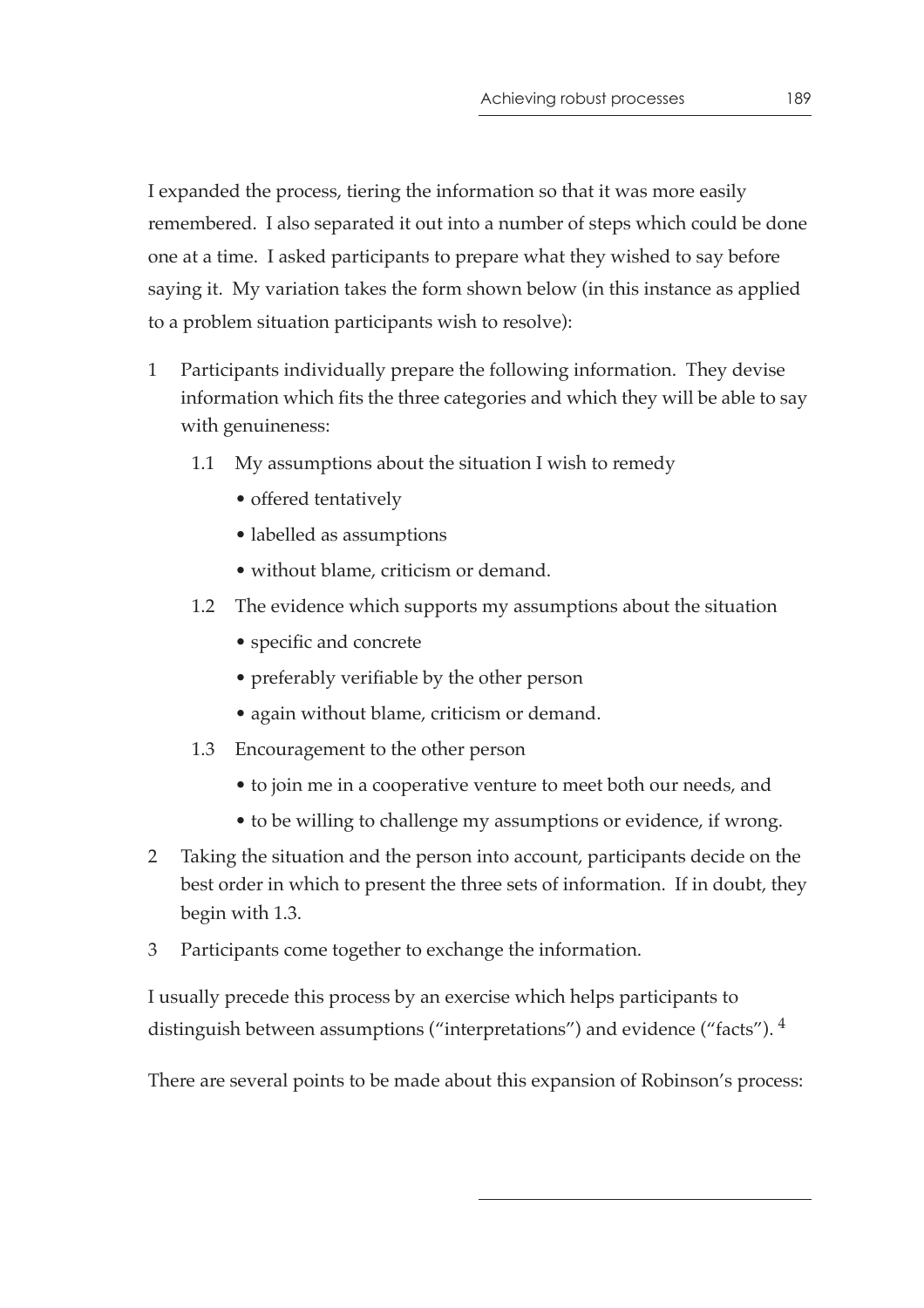- It's a framework in which people can insert their own words. I often present it as a worksheet with three boxes for people to fill in (see Appendix 06).
- Because participants are given time to prepare what they want to say they don't have to think on their feet.
- The whole process is tiered in such a way that there are only three steps, only three categories of information, and no more than three criteria within each category. My experience is that with a little practice people learn it quite easily.
- I recommend to participants that on their first trial of the process they choose a trivial issue. The content of the issue is therefore less likely to distract them from paying attention to (and therefore learning) the process.

Most participants find that they can make immediate use of this process. As it results in more constructive interactions and outcomes they become motivated to continue to use it in practice.

The description I've given may seem complex. In practice the process is not difficult to use (I've helped a variety of audiences learn it). The worksheet is almost as simple as Robinson's description, and serves the purpose well.

Participants who use the worksheet a few times find that they internalise the process. When they become more practised they no longer require prior preparation. In any event, my purpose was to provide a specific example of a style of interaction which is dialectical.

The second polarity is challenge and support.

<sup>4.</sup> I ask people to close their eyes and describe silently to themselves the noises that they hear, without interpretation. I then close a door, saying "For instance you are not to describe that sound as a door closing. That's interpretation." The participants discover that the task is almost impossible. Consciously, they *hear* a door closing, for instance. The lesson they draw is that we almost always deal in interpretations, which we then treat as facts.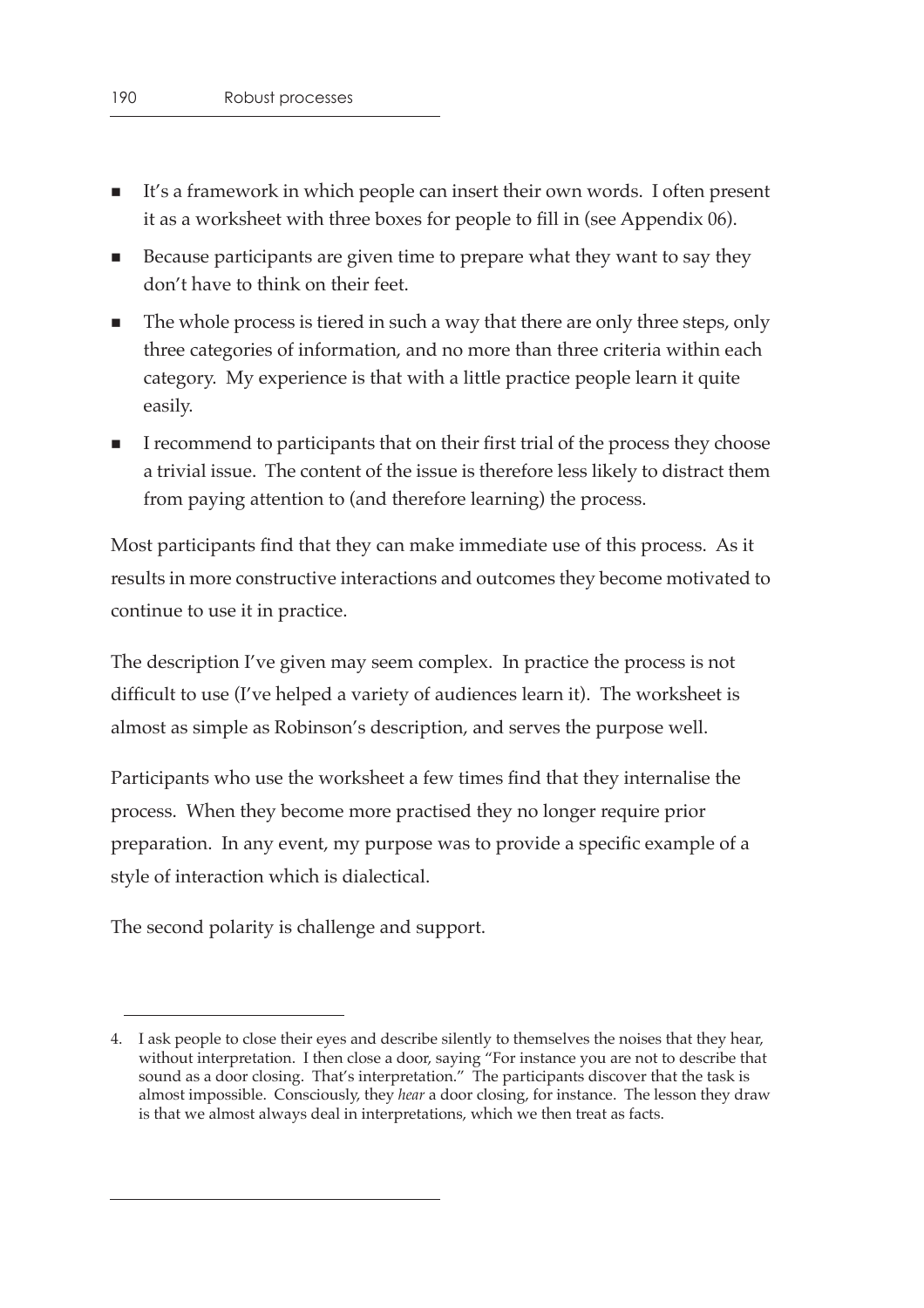#### **Challenge~support**

You'll recall that achieving a balance of challenge and support was a central emphasis in the social consultancy course I described in chapter 4. The intention there was to achieve arousal without anxiety. I think that's a useful goal in change and research processes too. When people are fearful it is difficult for them to be honest in speech or genuine in behaviour.

There is evidence beyond the learning literature of the importance of challenge and support. Philip Podsakoff and his colleagues (1996) include these two characteristics as two of their six behavioural dimensions of transformational leadership. A recent study by William Bommer and his colleagues (2005) is also relevant. The study found that these same leadership behaviours improved organisational change and reduced employee cynicism.

In the social consultancy course, challenge was provided in a number of ways. Participants were invited to work towards a self managing class. They were given decisions to make which had real consequences for them. If I had done nothing else I believe the challenge would have been seen as too demanding by many class members. In the earlier stages of my career as an academic, merely inviting class members to help decide course content triggered immediate anxiety.

To reduce the anxiety in the social consultancy course I devoted the early weeks of class to creating a supportive culture. I facilitated activities to build good relationships and a sense of community, and to agree on goals and ways of working together. The challenges were then seen as manageable.

I now adopt a similar approach in many process activities I engage in. As an example, I often start up an action learning set or a work group to manage a change program as follows. The learning set project or change program provides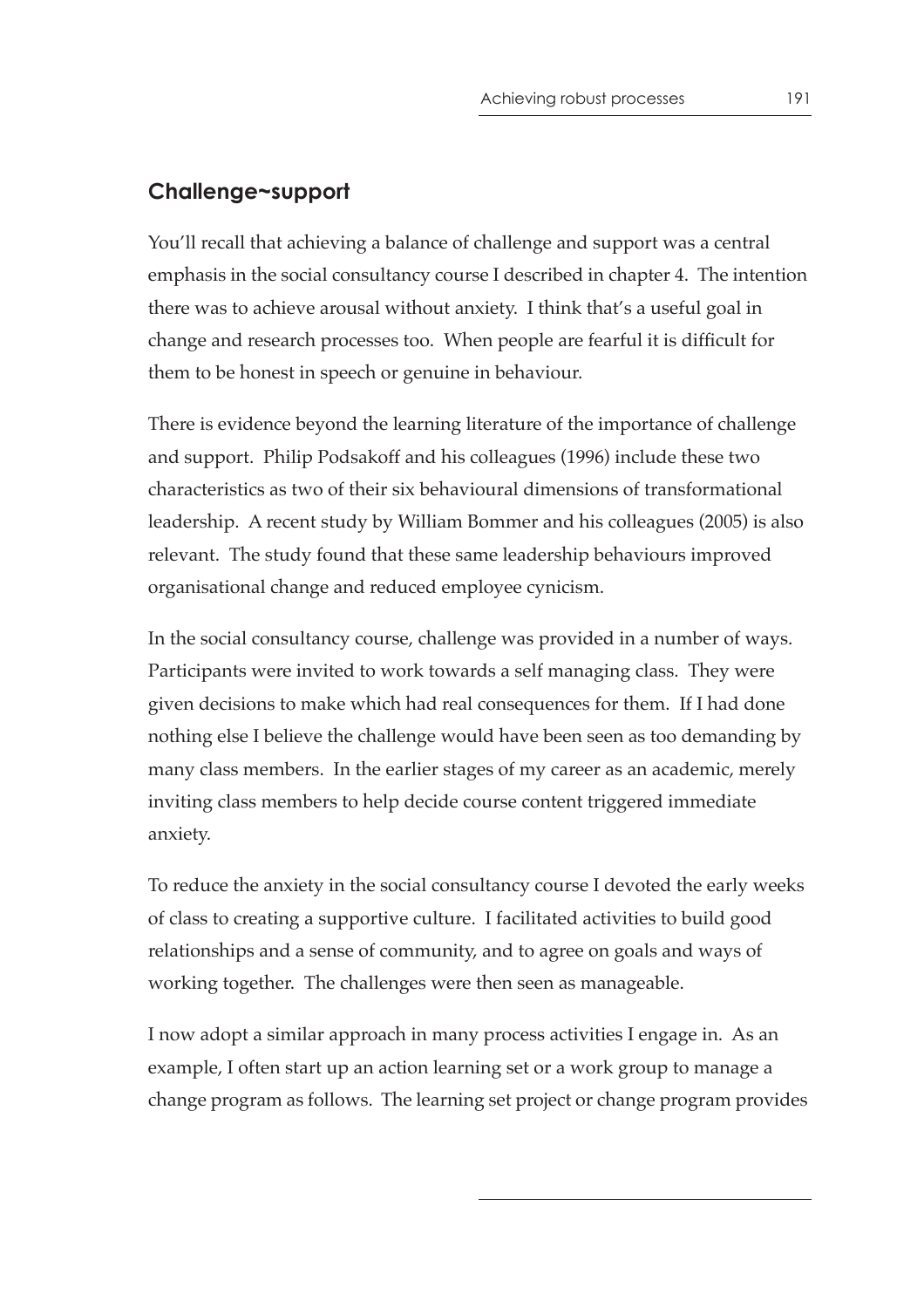the challenge. The emphasis of the early meetings is then on being clear about the project or program, and building support.

- I facilitate the first meeting. Collaboratively we define the purpose of the group and build relationships. We agree on how we will work together, usually by developing a small number of process guidelines.
- A volunteer from the group facilitates the second meeting. I attend as coach, intervening often to help the facilitator and group improve their way of operating.
- I attend the third meeting. I intervene seldom, and only when essential.
- By then the group is usually self managing. I attend later meetings only when invited.
- At the end of each meeting the group reviews both the guidelines and their way of operating together. Group members amend either or both of these as desirable.

Earlier in this chapter I referred to the dimensions of leadership behaviour sometimes called *concern for task* and *concern for people*. These two dimensions are related to challenge and support respectively. It is easier for a group to maintain a supportive environment if regular time is set aside to examine how it operates. In the social consultancy class mentioned above, time was spent near the end of each class to review the class. In addition, half sessions were scheduled for more in-depth review every so often in the class timetable.

I suspect that there was also another source of the anxiety which resulted from my early attempts at classroom democracy.<sup>5</sup> Some comments from class members suggested that they expected me to make the decision. They didn't expect to be offered choice.

<sup>5.</sup> I realise that "democracy" is a concept which is loosely defined. It ranges from empowerment through to our parliamentary democracy which (it could be argued) is scarcely democracy at all. Here I use it to mean at least involvement of those affected by decisions in the decision making.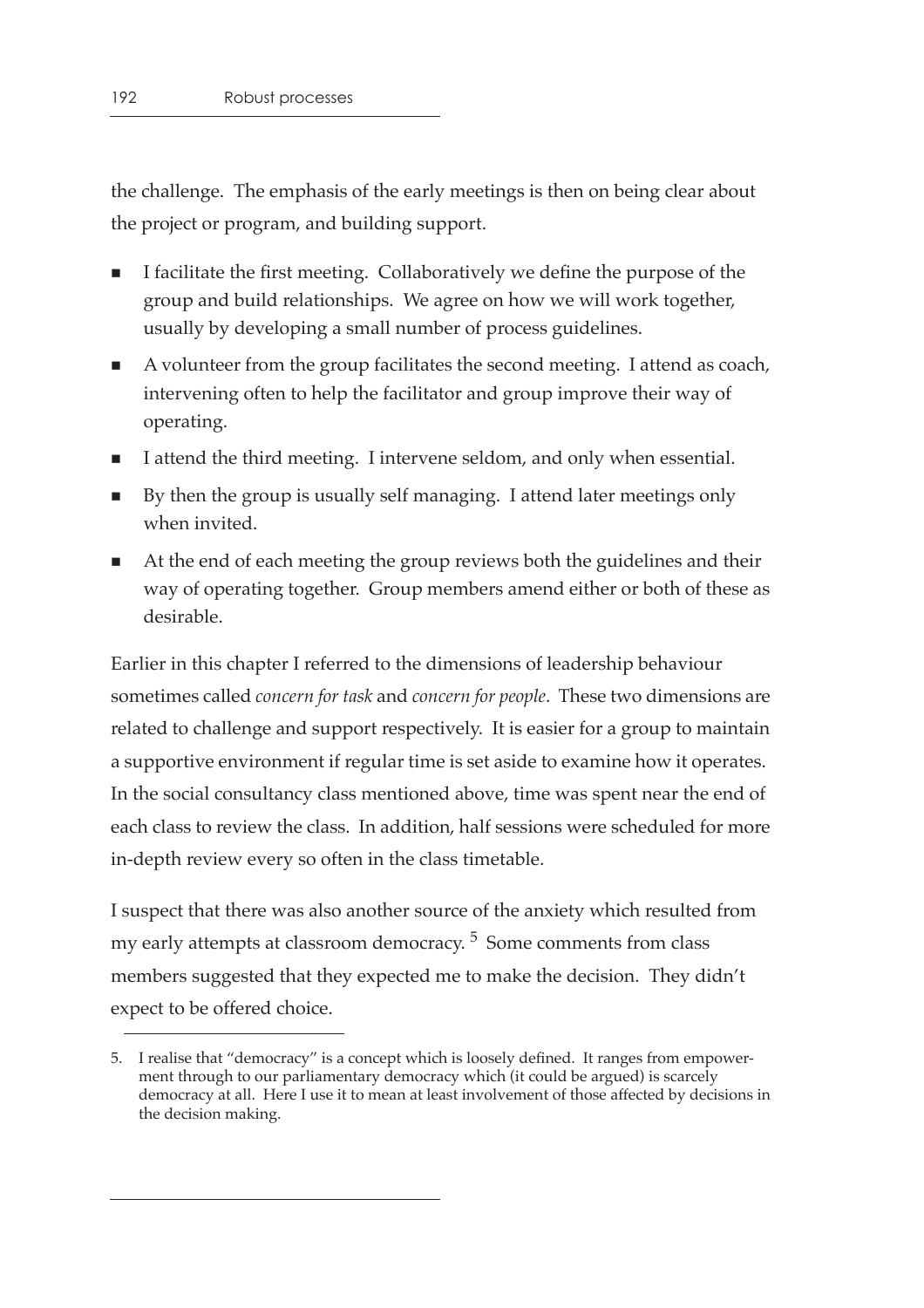# **Guidance~choice**

This polarity can take several different forms:

- As *expert help~process facilitation* it is relevant to the relationship between a researcher or facilitator and clients, or between an educator and class members.
- In written documentation a decision has to be made about the amount of detail to be provided. Without special effort, however, the detail can constrain the choices of the reader. The polarity might also be termed *detail~flexibility*.
- In organisational settings it relates to the distinction between autocratic and democratic leadership styles. It might be termed *command~freedom*.

In all three forms it is easy to treat each pair as involving a trade-off, though in reality a best-of-both-worlds integration can often be crafted. In all three forms it relates to the issue of "*resistance*".

**Expert help~process facilitation.** In much consulting and facilitation work a client often initially expects that I will use my expertise to help them solve problems they face or achieve changes they desire. Edgar Schein (1999) calls such a consultant-client relationship the "doctor-patient model". The client presents a problem. The consultant solves it or (more usually) explains how it can be solved.

My own preference is also to enhance clients' ability to solve their own problems and manage their own changes. However, if I refrain entirely from offering suggestions, clients may not initially have the knowledge or skills to solve the problem. My approach and Schein's is to guide them through a process that enables them to solve the problem. I do this in such a way that they also learn the process well enough to use it in the future without my help.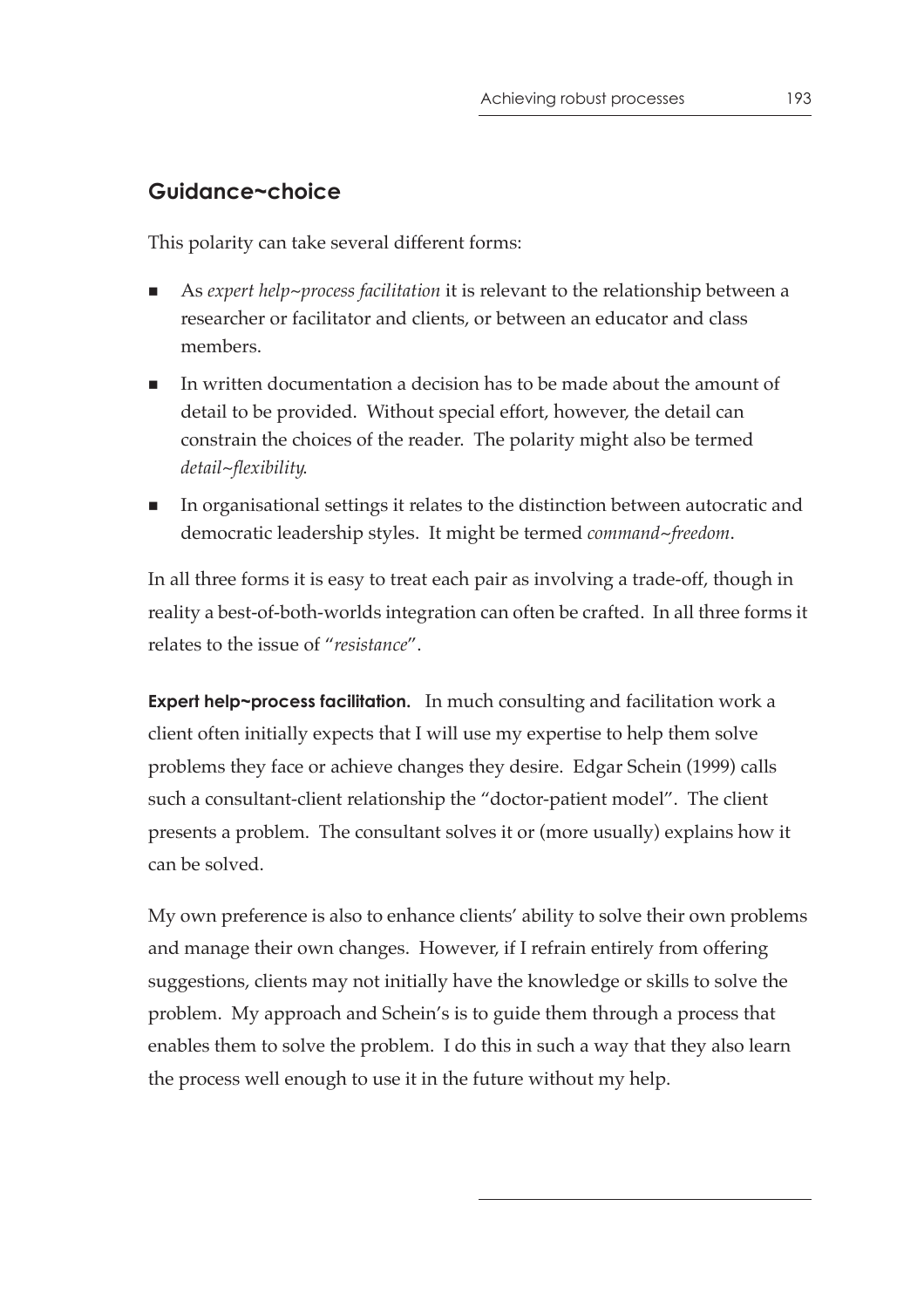In Schein's terminology the approach is "process consultation". As I explain in *Helping groups to be effective* a more accurate label is "metaprocess consultation":

The content is the problem or issue being addressed — for instance heavy workload

The process is the method or approach used to address the content — for instance a problem solving process to analyse why workload is heavy

The metaprocess is the process used to address the process — for instance, the coaching I provide to a volunteer facilitator from the problem solving team.

In other words the clients and I share responsibility for managing the process. Often they find this difficult. To help them I also adopt a role of managing an umbrella process which involves them in the process. Nick White (2004) uses action learning in a similar way as a metaprocess.

In the *Change manual* (paper 17) metaprocess is prominent in all three phases of the change process. The role I adopt is of helping clients learn the process so that they can use if for themselves. Figure 7.2 will serve as a reminder of the three phases.



Fig. 7.2 The three phases of a change model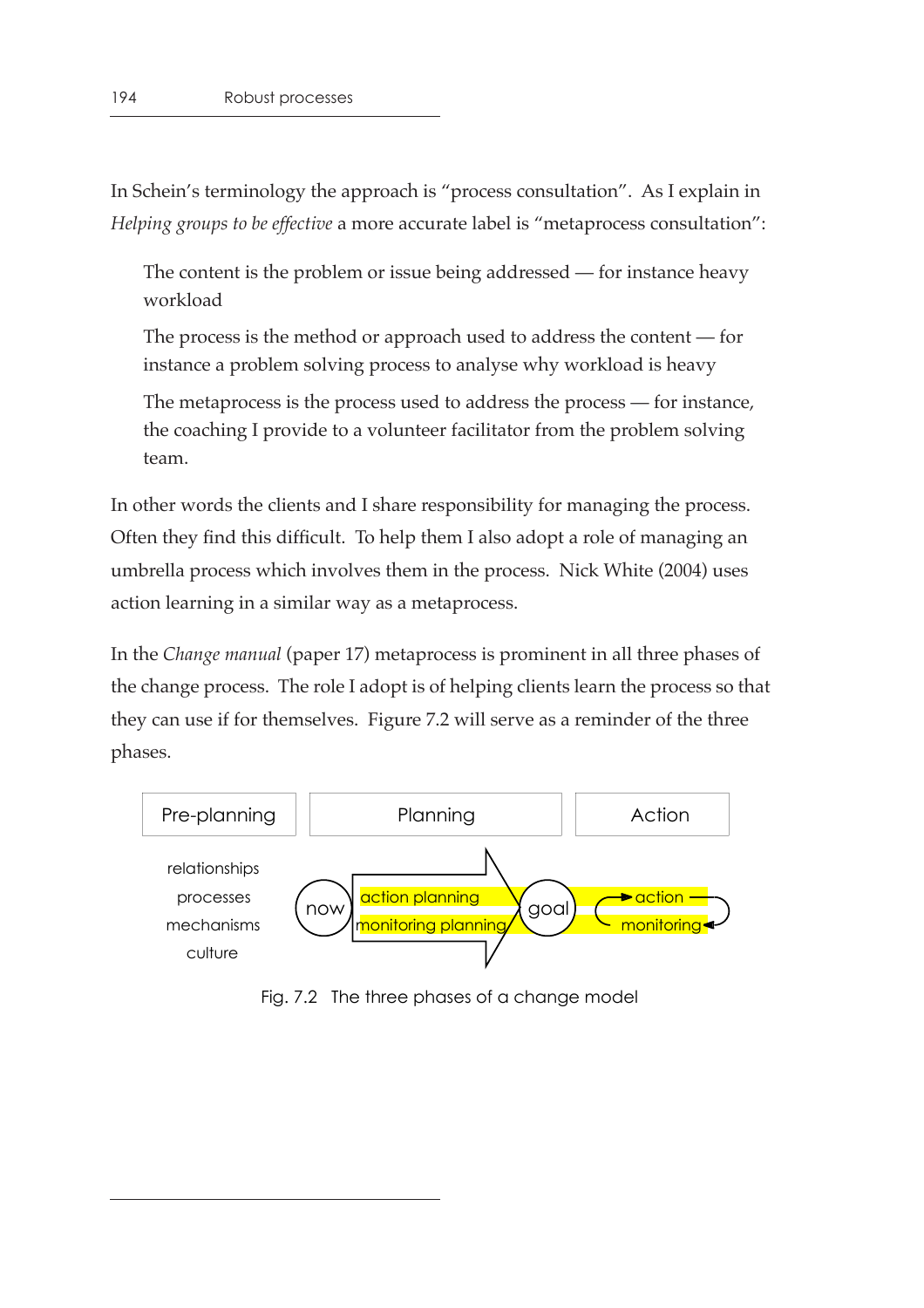**Detail~flexibility.** The polarity of detail and flexibility is most relevant to the preparation of documents which describe processes. Skills learned through experience are often tacit — "we can know more than we can tell" (Polanyi, 1966: 4). Consultants describing their practice are likely to omit much of what they would actually do in practice. As the field of knowledge management is discovering (Snowden, 2000) it is not easy to capture the knowledge of experts. They cannot always explain what they do.

To make the elements of the polarity clearer, consider two examples which represent different extremes:

Action research can be described as a cyclic process which alternates between action and critical reflection. Experienced action researchers can fill in the gaps from their own experience. However, they don't need the model. They know what action research is and how to do it. A novice on the other hand would require much more detail for the cycle to be useful.

Documents like the *Change manual* (paper 17) or *Helping groups to be effective* <sup>6</sup> contain detailed descriptions of processes. A novice could now follow the process step by step. With only a detailed description, however, there might be no way of knowing what to do if the procedure failed. In addition, the process is too full of information to be easily memorised.

It *is* possible to include both. In the two documents mentioned in the previous paragraph I've tried to do so through the use of "tiered information" as described in earlier chapters. There are very broad-brush descriptions of processes and there are detailed descriptions. Often there are mid-range descriptions as well.

To further enhance the usefulness I can include a rationale for the processes described. For instance, much of the earlier chapters of *Helping groups to be effective* make use of Anton Zijderveldt's (1972) concept of homo duplex — that

<sup>6.</sup> An attached book.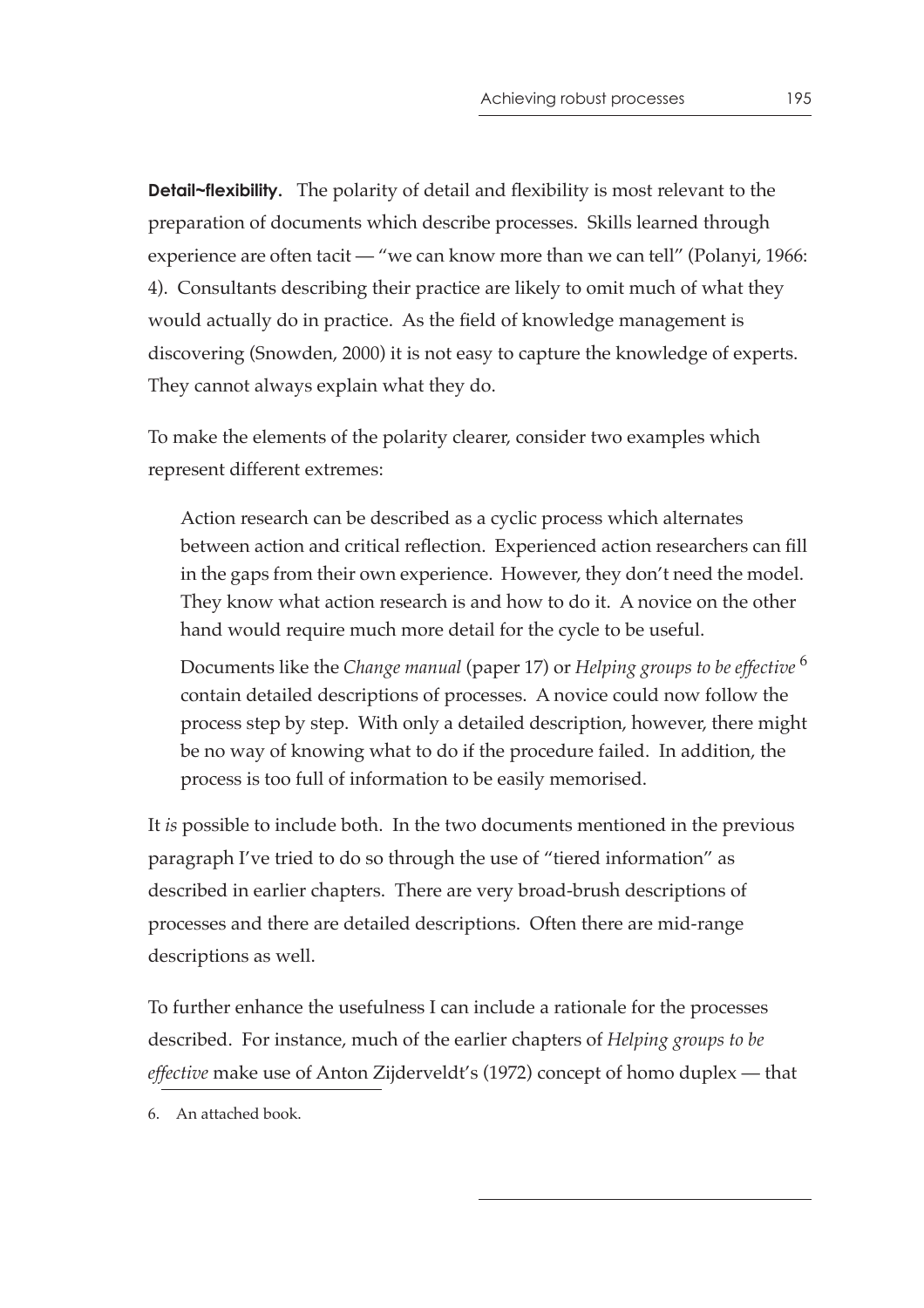we are all both individuals and social beings. In *Helping groups* I attribute competition and conformity respectively to these two aspects of human existence. I then explain how certain processes allow both competition and conformity to be constructive. The delphi process (see paper 24) also illustrates how competition and conformity together can be very effective within a process that makes good use of them.

The discussion in chapter 5 on the *Change manual* (paper 17) provides further examples of ways of resolving the competition~conformity polarity.

**Command~freedom.** The recognition of this form of the polarity is not new. In a much-cited study Kurt Lewin and his colleagues (Lewin, Lippitt and White, 1939) related it to group behaviour. They set up groups which were led in a manner that was either autocratic, laissez-faire or democratic and observed the behaviour. (I note in passing that democratic leadership could be regarded as an integration of the best of autocracy and the freedom of laissez-faire.)

This form of the polarity has even more currency now that bureaucracy has begun to collapse (see paper 21; and Belbin, 1998). As I argue in paper 20, the autocratic pattern of obedience upward and command downward is still well entrenched in many of our organisations. Those same organisations strive to adopt less bureaucratic structures because the limitations of autocracy are beginning to be felt.

In facilitating, if I offer no leadership I might as well not facilitate. Yet if I try to overcontrol the process I may deprive the participants of ownership. They may become passive or they may revolt. When they are obedient I am not helping them to develop the skills to manage the process themselves eventually. I therefore provide whatever structured process I think is appropriate. As they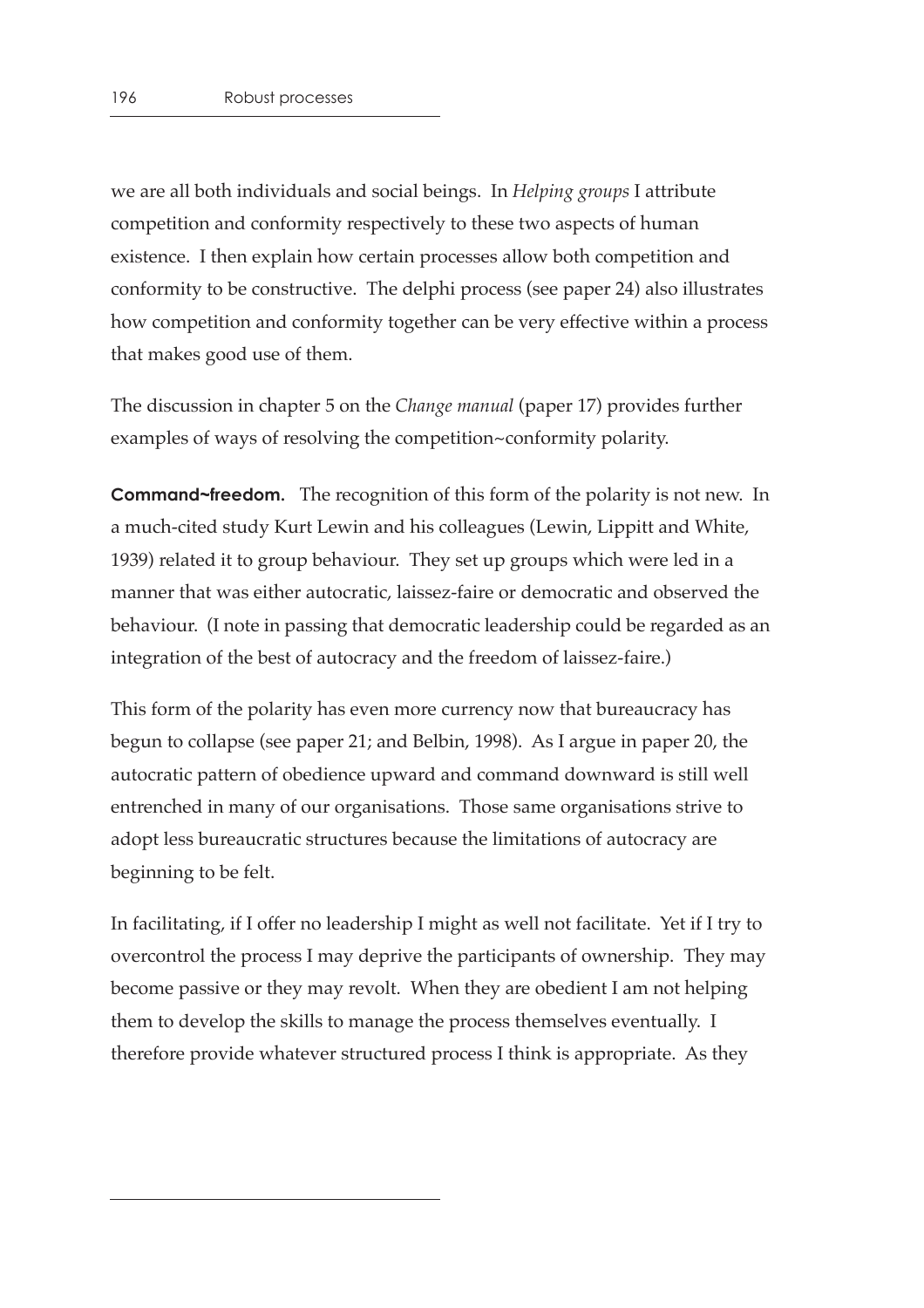take on more responsibility for the process I assume more of a metaprocess role. In this way I achieve a resolution of the command~freedom polarity.

In chapter 4 I mentioned the freedom-within-limits model which guided much of my classroom work (and my parenting, when I had a young family). It isn't that all power has to be centralised (command, autocracy) or decentralised (freedom, democracy). There are some decisions which are better taken centrally and others which work better when they are devolved.

**"Resistance".** As I mentioned earlier, for a facilitator or consultant the word "resistance" implies that the problem is with the participants. They don't do what the facilitator or consultant wishes them to do. Phrased in this way it is akin to the medical notion of "compliance". As a 2003 Boston Consulting Group survey of over 9000 respondents described the issue, a "vast majority of ... patients are actively choosing to disregard their doctors' orders" (Flanagan, Gartenmann, Lovich and Lubkeman, 2003: 1). Notice the language: "disregard their doctors' orders".

The same report later offers some strategies that medical professionals can use to obtain more compliance. This at least acknowledges that the matter doesn't rest entirely with the client.

The next polarity, rigour~relevance, also subsumes a number of dimensions.

#### **Rigour~relevance**

The apparent tension between rigour and relevance may reveal itself as

- attention mostly to either *theory* or *practice*, but not both
- a tendency towards *reflection* without *action*, or *action* without *reflection*
- a focus on either *rigour* or *relevance*, to the neglect of the other.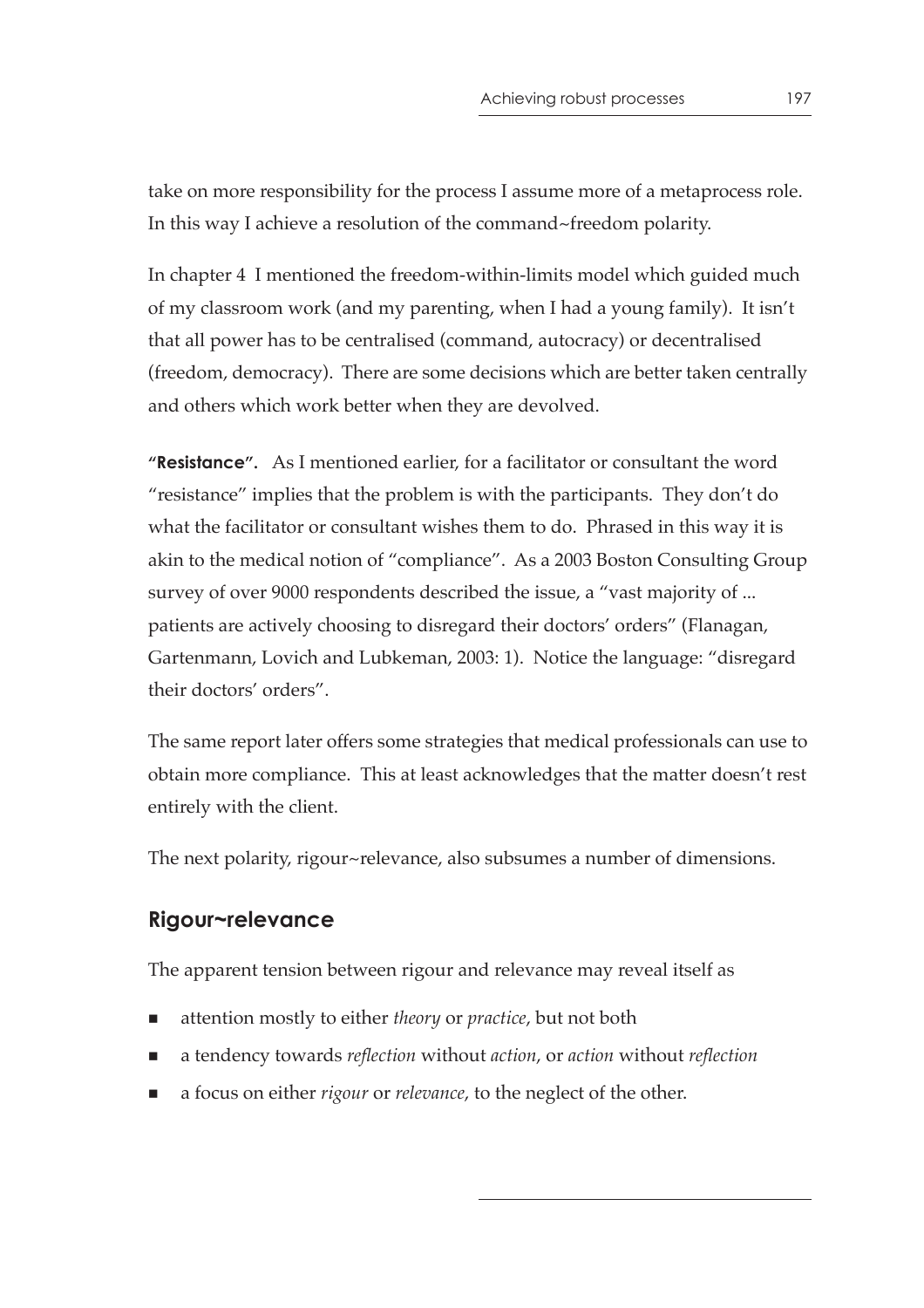Part of the reason is probably to be found in the division of roles in developed societies. Within universities there are reflective academics who theorise and worry about rigour. Outside there are action-oriented practitioners who are interested in practical relevance. As Davydd Greenwood (2002) lamented, those who strive to combine theory and practice within academia risk marginalisation.

Even within action research there may or may not be equal attention given to the action and the research. There are particular studies in which the action or change is primary. Many practitioners for example research their own practice without publishing. In other studies the research is the emphasis. Elsewhere I've labelled these two forms "action research" and "action research" (AREOL, paper 38, session 1, Applications).

**Theory~practice.** Because of the division of roles between academics and practitioners, theory and practice are sometimes assumed to be different phenomena, the responsibility of different people. Academics and practitioners tend to read different literatures. At least in psychology many practitioners (as Hayes, Barlow and Nelson-Gray, 1999, report) don't read much at all.

There are exceptions, of course. The postgraduate psychology program at Griffith University mentioned in chapter 2 was designed to integrate theory and practice. To achieve this it appointed staff who in some cases were both academics and practitioners, myself included. The university where I have an adjunct appointment has employed practitioners as academics. Warren Bennis and James O'Toole (2005: 104) however don't think this is common, even of business schools. In a statement that recognises that the polarity can be resolved they write:

The problem is not that business schools have embraced scientific rigor but that they have forsaken other forms of knowledge. It isn't a case of either-or.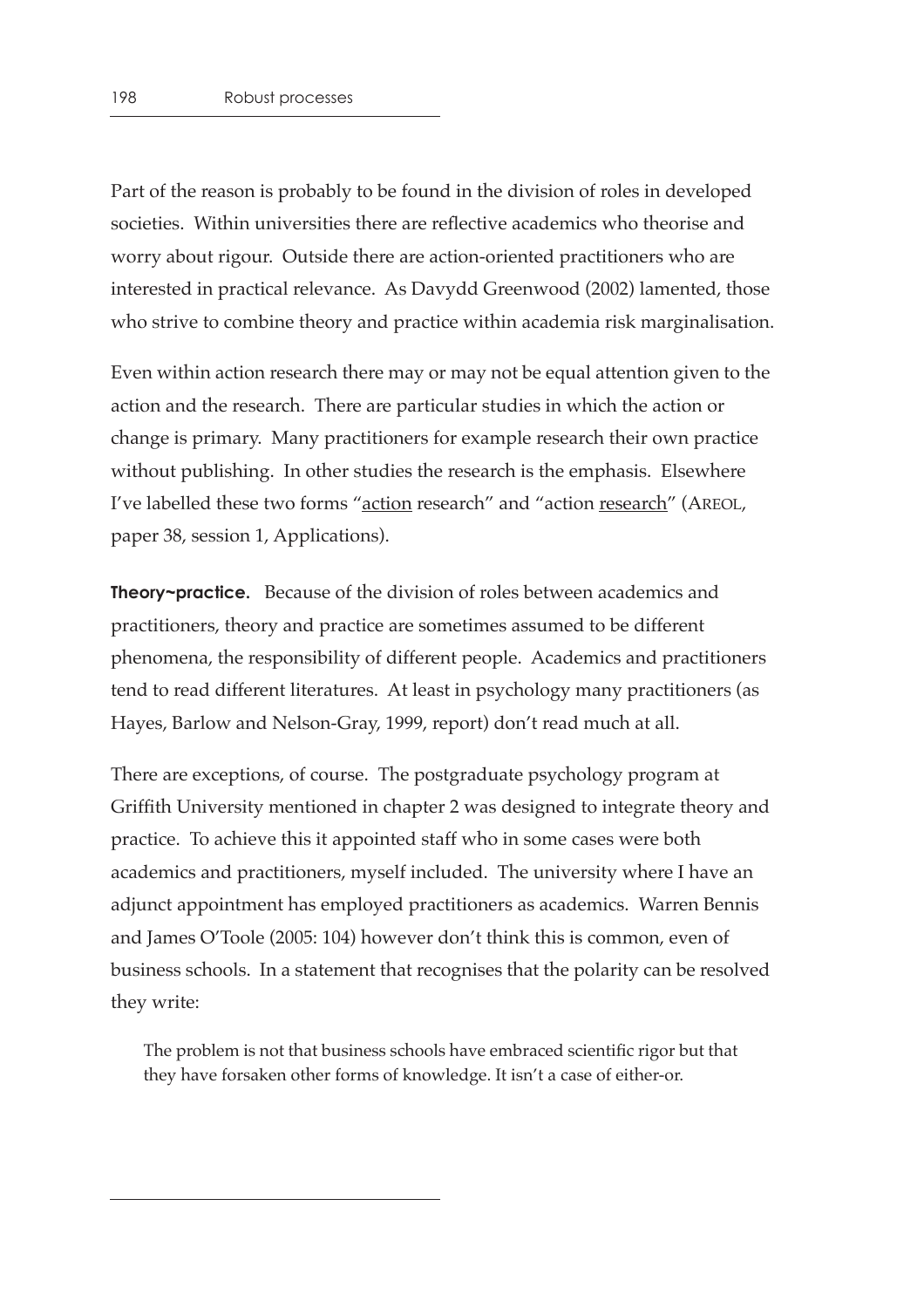**Reflection~action.** Peter Jarvis (1999) makes a similar argument for practitioners generally. He urges practitioners to include more reflection in their practical activities. Other writers who recognise the contribution of reflection to learning from experience include Don Schön (1983, 1987) and David Boud, especially Boud, Keogh and Walker (1985).

Most of these writers acknowledge a debt to David Kolb (1974).<sup>7</sup> Two of Kolb's four dimensions are reflective observation and active experimentation. Kolb's learning cycle integrates them within a cycle: concrete experience  $\rightarrow$  reflective observation  $\rightarrow$  abstract conceptualisation  $\rightarrow$  active experimentation. It will be noted how similar this is to some forms of the action research cycle. This is not surprising: Kolb built upon the work of Kurt Lewin, sometimes credited as the developer of action research.

**Research oriented~action oriented.** The distinction between "action research" and "action research" (above) can be regarded as resulting from an emphasis either on rigour or relevance. Provided there is some attention to the other aspect of the rigour~relevance polarity I think that there can be justification for choosing one over the other. Action research theses and dissertations, for example, must pay attention to rigour (paper 51 is relevant here). Relevance is less obligatory. Practitioners using an informal style of action research, on the other hand, may not have the time or interest in making their theories explicit.

I would argue, however, that integrating rigour and relevance is of benefit for both thesis candidates and practitioners. Relevance enhances the value of a thesis. Rigour improves the quality of understanding that a practitioner brings to practice.

<sup>7.</sup> There have been criticisms of Kolb's theories, some of them summarised by Mark Smith (2005). These criticisms are more specifically of his theorising about learning styles than about the experiential learning cycle.